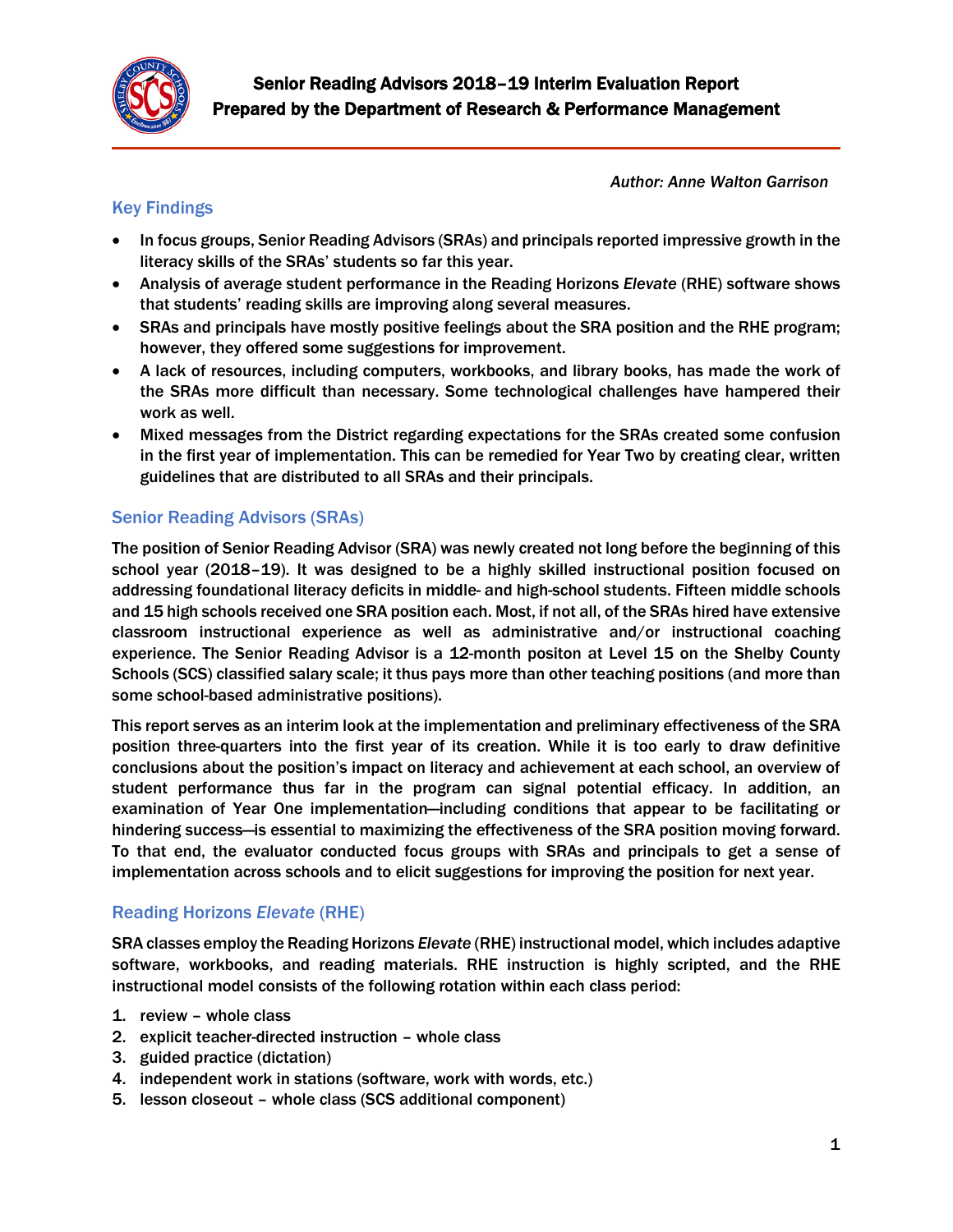

The focus of Reading Horizons *Elevate* is foundational literacy, but its presentation of content is designed for older students (grades 4–12). According to several SCS literacy leaders, foundational literacy programs are abundant, but those designed specifically for older students are scarce. Many early literacy programs present their content with cartoons and infantile voices, which can be offputting and embarrassing for older students learning to read.

Here is a promotional synopsis of the program's instructional approach, from the Reading Horizons website:

*By teaching the core framework of the Reading Horizons method—the 42 Sounds of the Alphabet, 5 Phonetic Skills, and 2 Decoding Skills—students are empowered with skills that allow them to prove they are reading, spelling, and pronouncing the majority of the words in the English language with accuracy. Because each skill is introduced using multi-sensory teaching techniques, students are able to make new connections in their brain that help them quickly grasp each concept—keeping them engaged and motivated throughout the process.*

The adaptive software component serves several functions within the RHE program, including diagnostic testing/placement, instructional delivery, progress monitoring of recently taught skills, and assessment of overall progress in the course. The next section offers an overview of student performance in the RHE software as of late February.

## Student Performance

The RHE software tracks student progress with a variety of measures. Three of the best measures of students' overall performance in the program are: average chapter test score, diagnostic gain, and library gain.

Each chapter test is designed to measure a student's mastery of the skills covered in the current chapter. According to the vendor, 80–85% mastery indicates good understanding of the material. The SCS mean of students' average chapter test scores is currently 90%, a very healthy indicator of students' comprehension of the course material.

Diagnostic gain is the difference between students' pre-test score for the most recent set of skills and their latest progress-monitoring score for those skills. SCS students currently have an average diagnostic gain of 16 percentage points, indicating growth in their literacy skills.

Library gain is the difference between the first lexile measure, taken at the beginning of the course, and the current library lexile level. The current SCS mean library gain is 99 lexiles, indicating that students are increasing their reading level, on average.

### Feedback from Senior Reading Advisors

The evaluator conducted one focus group with nine Senior Reading Advisors: six who teach middleschoolers and three who teach high-schoolers. The SRAs discussed a variety of topics; the primary themes emerging from the discussion are presented below.

### Class Sizes / Number of Students Served

Most of the SRAs have fairly small class sizes, although one SRA teaches everyone in the school (with a coteacher) and thus has quite large classes. Here are the class sizes the SRAs reported: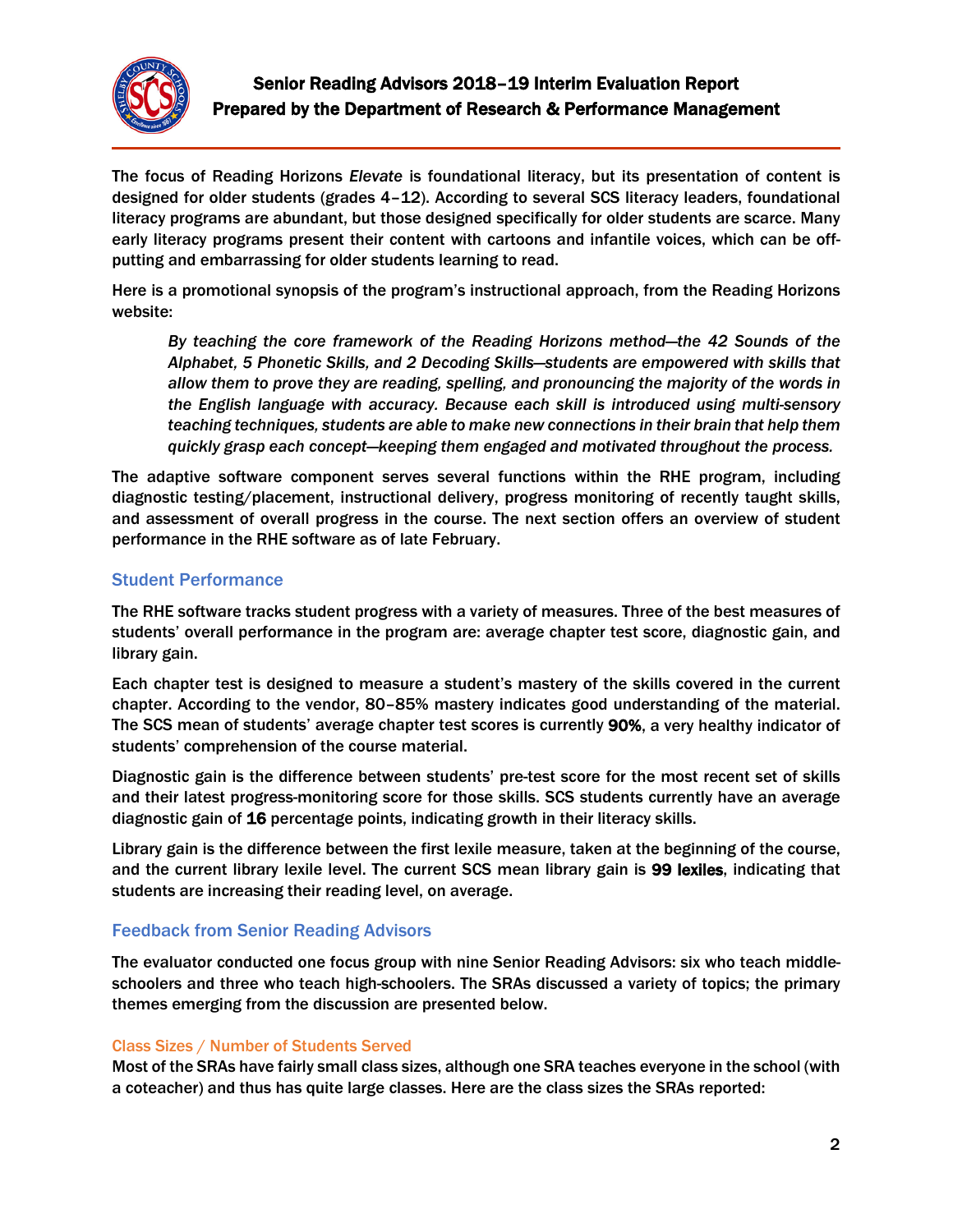

- 5 and 10
- 8 and 10
- 7 to 10 per class
- 5, 8, 10, and 10
- about 10 to 12 per class
- 12 per class
- 15 per class
- about 15 per class
- 33 to 35 per class

Most of the SRAs said they started with more students at the beginning of the year, but lost some students over the course of the school year. Some students transferred to another school, while others were suspended, expelled, or remanded to an alternative school because they exhibited behavior problems elsewhere in the building.

Some of the SRAs teach four or five classes, while some teach only two, leading to large differences in the overall number of students directly served by each SRA. Most of this variability appears to stem from school size and principals' and SRAs' understanding of the type of students the program was supposed to target. Most of the SRAs reported that they understood that their courses should consist of only sixth-graders (if at a middle school) or only ninth-graders (if at a high school) and that specialeducation (SPED) students were not to be included. (The SRA who teaches everyone, however, said her principal believes that SPED students should be included, so she teaches them alongside non-SPED students.)

In larger schools, restricting the roster to non-SPED students in one grade level who score low enough on reading diagnostics to be good candidates for a foundational literacy course yields enough students to fill up four to five classes (with students to spare). In small schools, however, there simply are not many students who meet all those criteria. For instance, one SRA said there are only 60 sixthgraders at her school, some of whom are SPED students and some of whom read too well to get much out of a beginning reading course—so she teaches just two small classes. She sees the need for the course among some seventh- and eighth-graders at her school and suggested that opening the course to other grade levels would help her position make a bigger impact on illiteracy at her school. Other SRAs at small schools echoed this sentiment, while those at larger schools said they thought the policy should remain as it is for their schools.

All the SRAs with small class sizes (in other words, all but one of the SRAs) said that the small class size is necessary for them to be maximally effective with their students. Their students need a lot of one-on-one attention, and the nature of the RHE instructional method would be very difficult to deliver with larger classes. Many of the SRAs also said they have experienced a much higher-than-average number of behavior problems this year, as compared to their previous teaching situations. They have a higher concentration of students who act out, and many said they are exhausted at the end of the day, even though they may have fewer than 10 students per class. These SRAs are seasoned teachers and administrators, yet they said they find the behavior aspect of their current position quite challenging.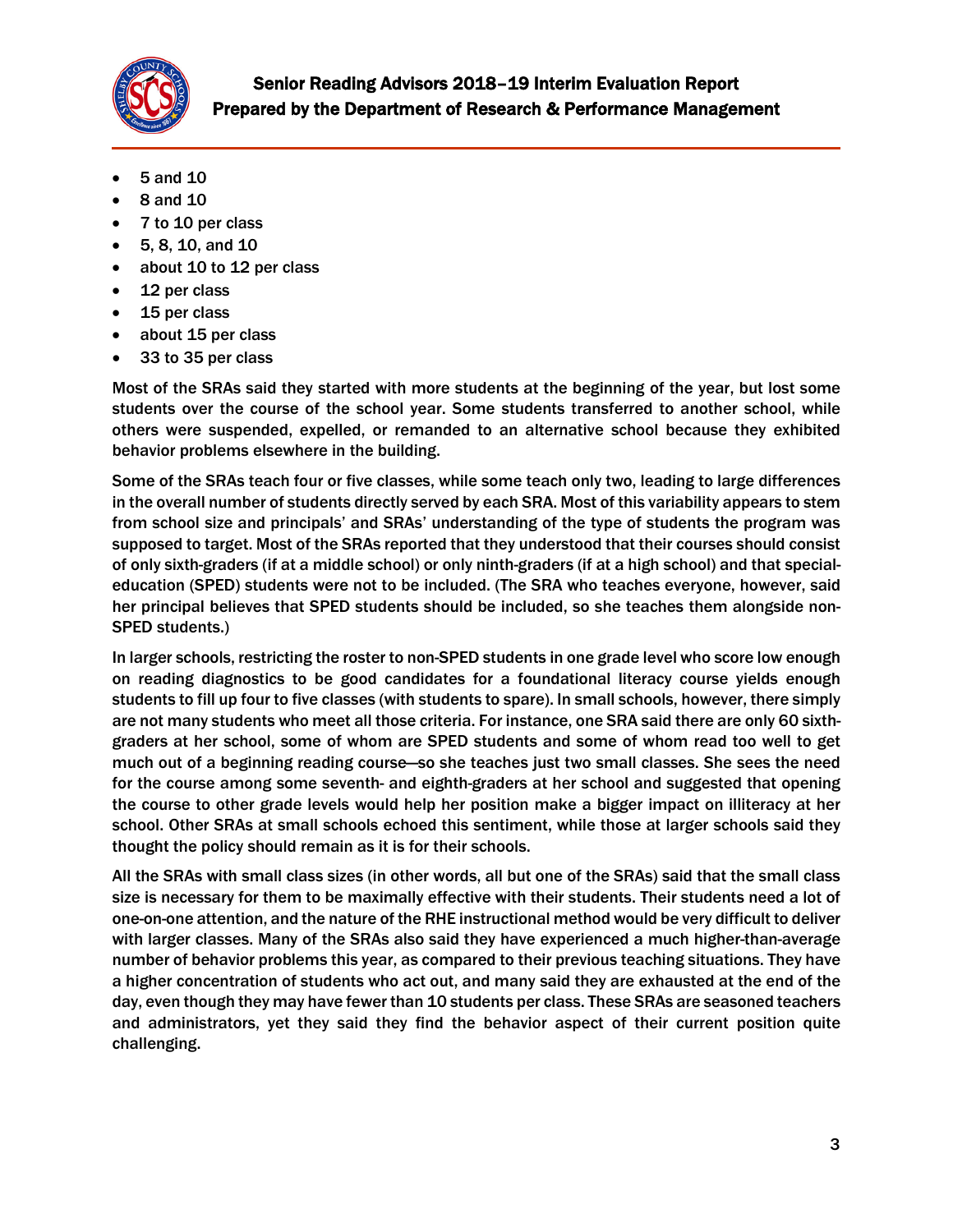

## Student Selection

Many of the SRAs expressed a desire to have a better process for selecting the right students for the program. One of the primary issues raised was the need to get data on incoming students, since most of the schools receive their targeted grade level (sixth or ninth) from feeder schools. Some said that getting data on students coming from charter or Achievement School District (ASD) schools (and especially the latter) was difficult if not impossible.

One SRA said her school gets a lot of students from charter schools, with long lags for getting their accompanying data. She thus conducted an informal screening process for those students, as well as for any students about whose NWEA MAP data she had misgivings. Most of the SRAs said they chose their students based on all three MAP administrations from the previous school year (for the students who had such data). Some seemed to find this method satisfactory, while others did not feel the MAP data gave them a good enough picture of the students' actual reading capabilities.

Because of the lack of data on many incoming students and the shortcomings some perceived in the MAP data, one SRA suggested that teachers at feeder schools could complete a short survey at the end of the year, listing the students they think would benefit from a foundational literacy course. Several others agreed with this suggestion.

The issue of mid-year transfers arose as another area to address. Because a number of students change schools during the year, some SRAs expressed the need to enable students to transfer into the course in their new school, rather than losing out on that type of instruction for the rest of the year. However, one SRA said she received a transfer student mid-year who had done most of the RHE lessons at her previous school out of sequence. Thus, integrating her into the class posed a challenge. This SRA, echoed by others, said that coordinating the pacing of the instruction across schools would be an important aspect to consider when planning to integrate incoming transfer students.

The SRAs said that most schools have their SRA-taught courses set up to be year-long, but a few are structured to allow students to move in and out of the course during the year. Some said whether or not to allow this practice should be established up front for all schools and communicated clearly.

### Reading Horizons *Elevate*

The SRAs reported positive feelings overall about the RHE program and said that they have seen tremendous growth in many of their students' reading skills. Some mentioned that they have witnessed particular growth among their English Learner (EL) students. A few reported some resistance from students at the beginning of the year because of the program's very basic content (letter sounds, sounding out words, etc.), but most said their students warmed to the program as they progressed through the curriculum and were able to understand the mechanics of reading in a way that had previously eluded them.

Most complaints came from students whose reading level was arguably too advanced for the program from the outset. Here again, the need to select the proper students for the course was discussed. That said, some SRAs reported that even their more advanced readers were able to derive some benefit from having a better understanding of reading fundamentals. Both more advanced and more basic readers told their SRAs that the phonetic skills they were learning in RHE were benefitting them in other classes, such as English, history, and even science.

One complaint that nearly all the SRAs raised was the fact that the software does not restrict students' library selections to texts within their lexile range. Many students select texts well below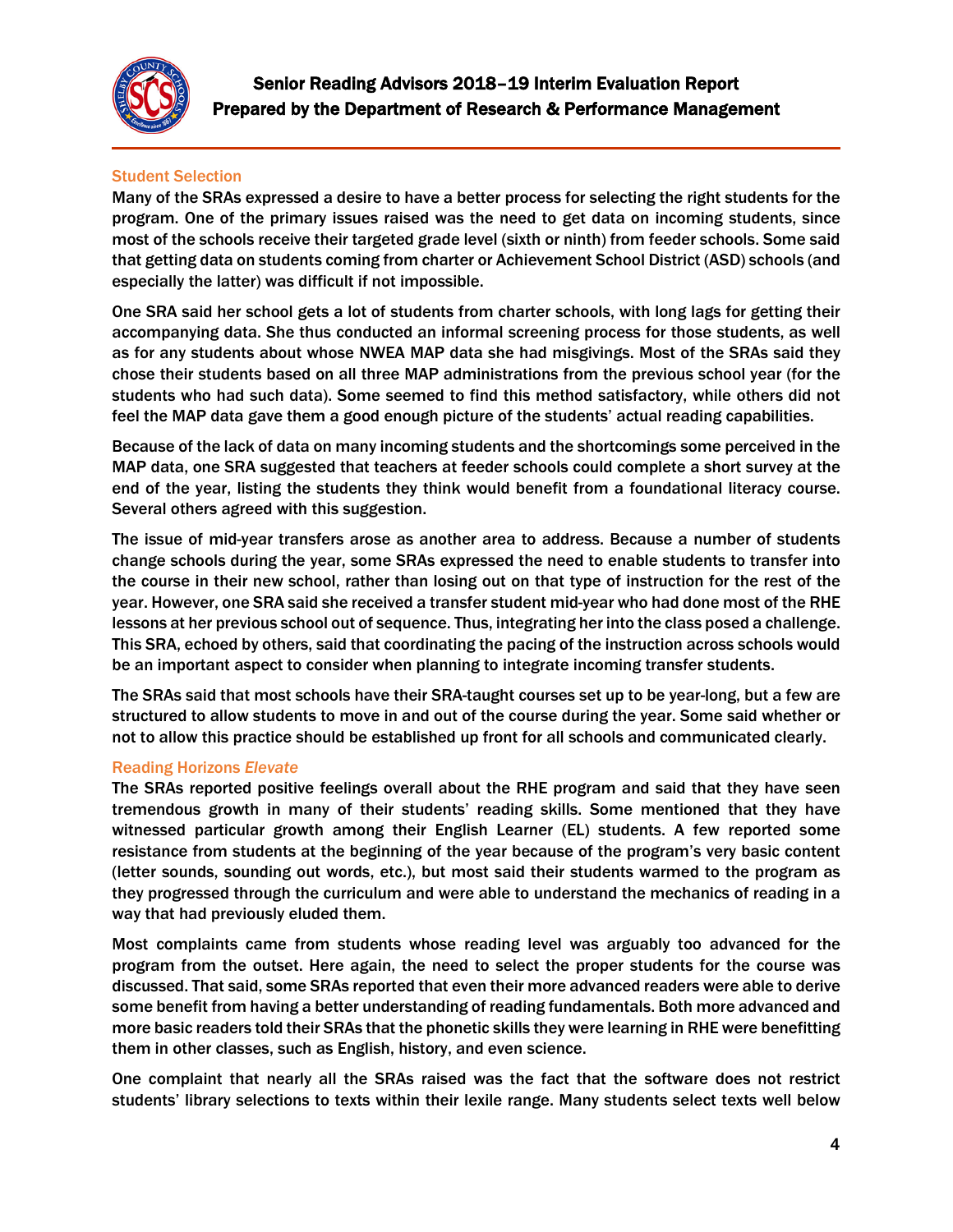

their reading level so that they will have easier work and higher scores; preventing this requires steady monitoring from the SRAs. One SRA avoids this by preselecting students' texts based on their lexile level and printing out the reading material ahead of time. However, this method is somewhat time-consuming and restricts students' freedom to choose their own texts. The consensus of the group was that it would make their job much easier if the software were set up to automatically offer a variety of texts that were in the students' target lexile range.

While the SRAs felt that the RHE software is user-friendly, they reported problems using it because of a couple of factors external to the program itself. One very big problem was that many SRAs did not have enough computers—or any at all, in some cases. Online instruction and assessment is an integral part of the program, but the SRAs were not allocated computers. They said they have had to scrounge around the school for equipment, which has been a serious hindrance.

Beyond this hurdle, the RHE software does not work well with Mozilla Firefox, which is the Districtsupported browser. RHE is designed to work best with Google Chrome, which the District does not support, so the SRAs have to download Chrome on an ongoing basis just so that the RHE software will work. They said it would be a tremendous help if the District could push out Chrome to their computers, the same way that it does for Firefox.

A number of the SRAs said that they get frequent error messages, such as *low resources*, *low disk space*, and *not secure*. They do not know if the source of the errors stems from the software itself, from the SCS computers/network, or from a misalignment between the two. Whatever the source, students in the SRAs' classes would benefit if those technological obstacles could be removed.

Beyond the problem of not having computers, the SRAs said that they were also not given any other resources necessary for their role, such as workbooks and library books that are integral to the RHE program. One teacher said she has to find each workbook online, "snip" it, put it into Microsoft Word, and make copies—all of which creates a lot of extra work. The SRAs argued that the investment in their position would be more impactful if a budget for necessary equipment and materials were included with the position.

As for the support the SRAs receive from the vendor (Reading Horizons), everyone seemed to feel that it was adequate and helpful.

### Teacher Evaluations

Teacher evaluations emerged as a topic of concern and confusion. Several SRAs expressed dissatisfaction with being evaluated with an observation rubric that does not square with the instructional method required by the RHE curriculum. They said that the RHE checklist should be used instead, or at the very least, the Teacher Effectiveness Measure (TEM) observation rubric should be adapted to accommodate the particulars of RHE instruction. Some suggested that a crosswalk of some sort be developed to bridge the two rubrics.

There was also some confusion about whether the SCS non-instructional evaluation (NIE) applied to the SRA position—either instead of, or in addition to, the TEM. Some said they thought they were to be evaluated with both, others said with the NIE only, and others said with the TEM only. Some expressed that the NIE made more sense for their position in many ways, since it is a 12-month position that carries, at least for many, a number of responsibilities beyond direct instruction to students.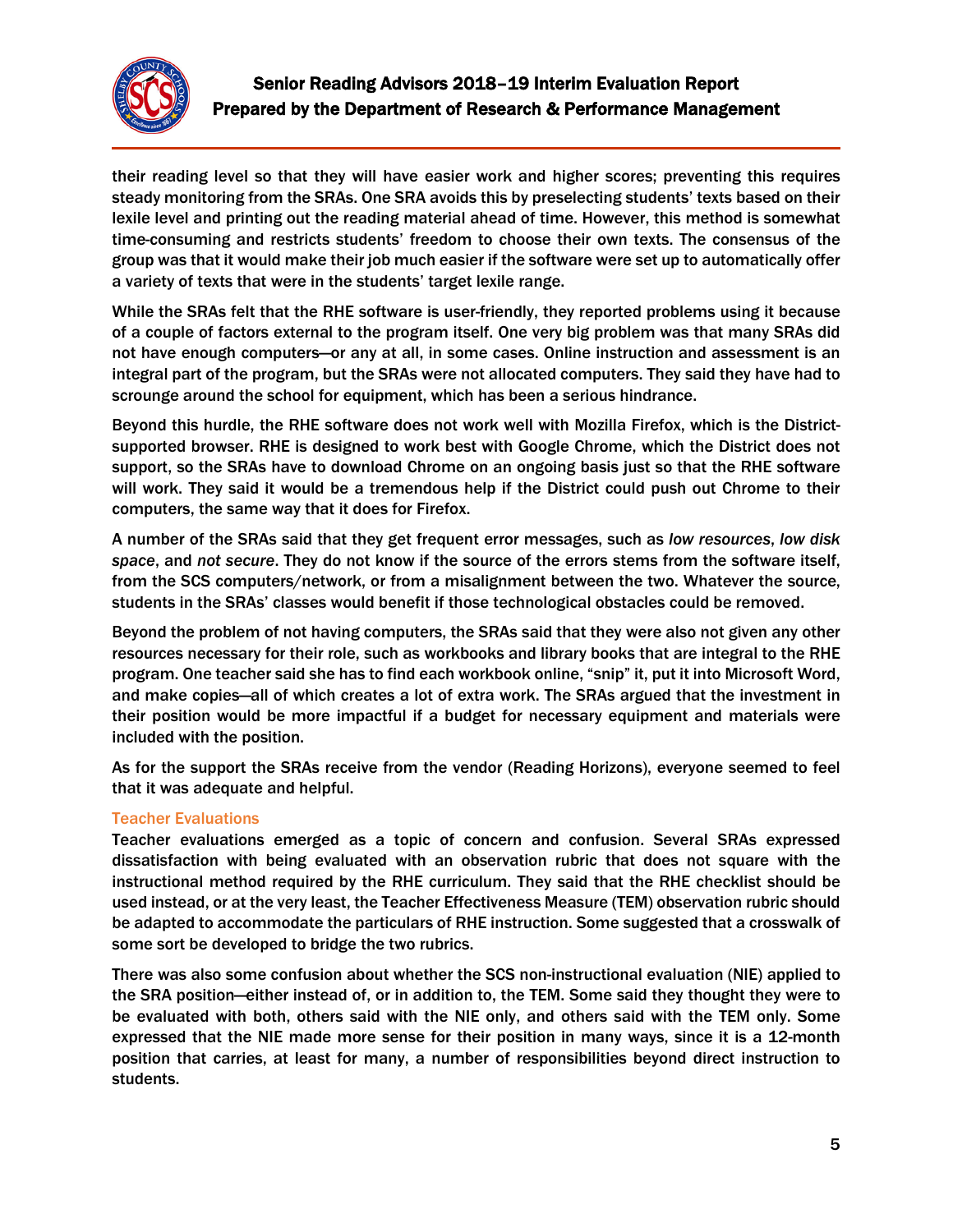

Regardless of their perspective on which evaluation would or should be used, there seemed to be consensus that the policy should be uniform across schools and that it should be planned over the summer and communicated clearly to principals from District higher-ups, with well-defined, written guidelines.

#### Leveraging the SRA Position for Maximum Impact

Only one of the SRAs reported having nothing but teaching and Instructional Leadership Team (ILT) duties; the rest said that they do instructional coaching, teacher observations, classroom walkthroughs, and/or administrative tasks in addition to their teaching and ILT roles. When asked how the SRA position could be leveraged to maximally reduce illiteracy in their school, all the SRAs said that a mix of teaching and other activities (especially instructional coaching) would help them make the most impact. Some said the exact mix and ratio of these duties, however, might be best determined by the needs of each school rather than through a uniform policy.

Several SRAs noted that they were able to reach more students by teaching their colleagues some of the phonetic tools used in the RHE program. They also said their techniques can be especially beneficial when they "push in" to other classes. As one SRA put it, history teachers (for example) may have their students read aloud, but they usually do not make their students go back and pronounce things properly when they mispronounce or struggle through words. "They don't address the fluency issues," she said, and the others agreed.

Several SRAs said they were concerned about students regressing after transitioning out of the program. They thought some sort of extension should be lined up for next year so that the progress their students have made this year does not stagnate or wither. One SRA suggested that students should take Etymology after this course, and others seconded her suggestion. Another SRA suggested that since each school has unlimited licenses for the RHE software, the SRAs could train reading teachers, English SPED teachers, and other select faculty in the RHE method, which would keep the current RHE students from losing ground, as well as extend the RHE tools to other students with foundational reading deficits. One SRA noted that the unlimited RHE software license could also be put to use for diagnostic screening of the student body.

### Feedback from Principals

The evaluator conducted one focus group with seven principals: five who are at middle schools and two who are at high schools. Overall, the principals' feedback was strikingly similar to that of the SRAs. Given this similarity, the principals' focus group will not be discussed in as much depth as the SRAs'.

#### Class Sizes / Number of Students Served

The principals reported the following number of students served by the SRA at their school:

- 19 ninth-graders
- less than 20 ninth-graders
- 44 sixth-graders: four periods, with 10–12 students per class
- less than 45 sixth-graders
- 45 sixth-graders
- 74 sixth-graders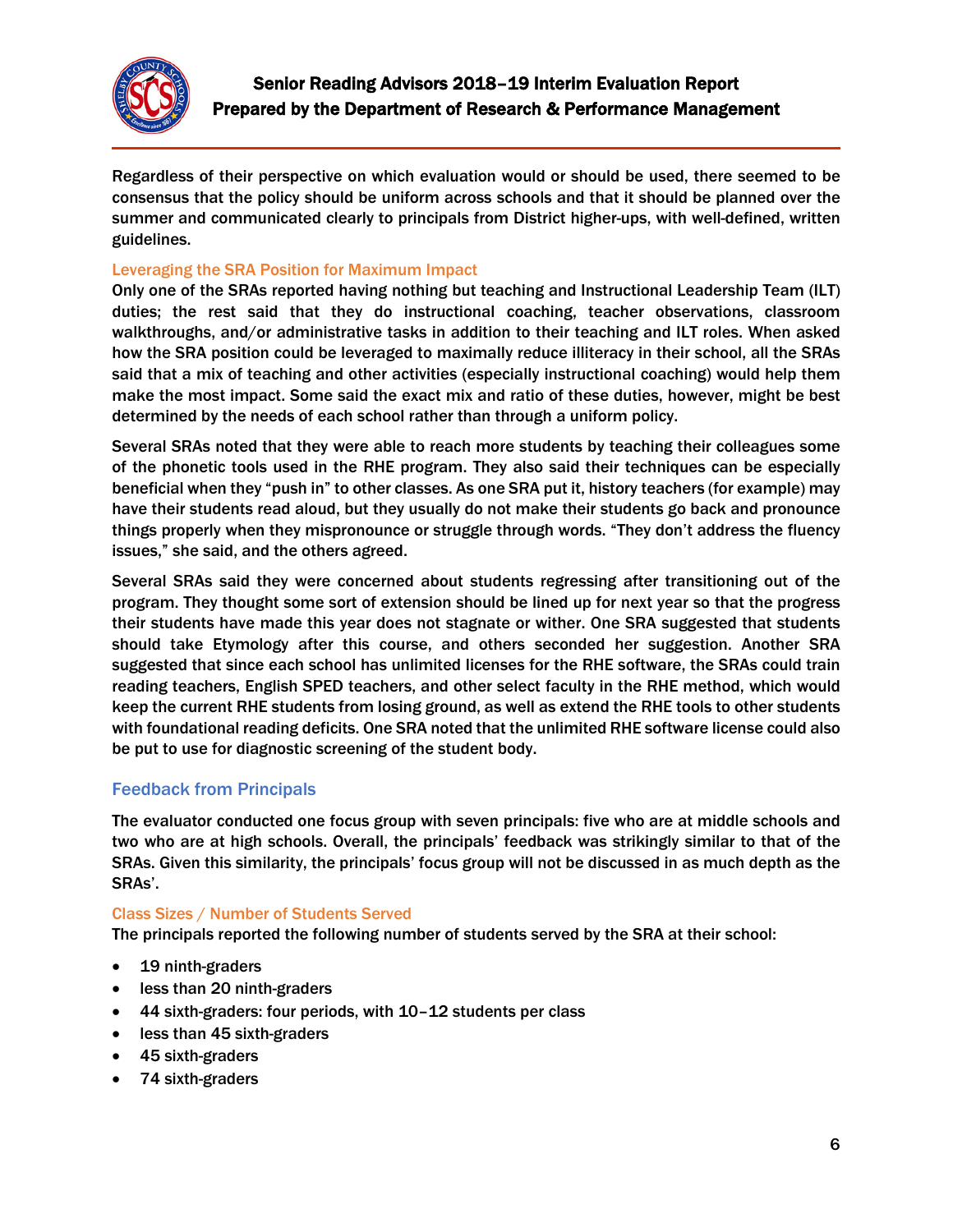

The principals' discussion of student selection echoed a lot of the points brought up by the SRAs. Notably, principals of larger schools said they wanted to keep selection to one grade level, while those in smaller schools would like the ability to expand the program to other grade levels once they exhausted the supply of eligible sixth- or ninth-graders. However, even those who want the option of expanding to other grade levels said the expansion should not come at the expense of larger class sizes. They said that the one-on-one aspect of the course must be preserved if it is to keep achieving its current level of effectiveness.

As with the SRAs, a few of the principals brought up their concern that students might regress after they leave the program. They said they would like to extend the program to the next grade level next year; after the second year, the students should be on solid enough footing not to need it anymore. One principal said he would like to add a reading teacher (that the District would pay for) to help the current students next year.

#### Student Selection

The principals discussed many of the same issues around selecting students for the program as the SRAs had mentioned. Some principals with ASD feeder schools said it was very difficult to get data on students coming from those schools, although one principal said she could get what she needed from her ASD feeder school. All the principals agreed that identifying the appropriate students for the program as early as possible was important, but they had different ideas about how best to do that for their particular situations.

One principal said his SRA administered a two-stage entrance test (fluency and comprehension) for incoming sixth-graders, since so many of his students come from charter and ASD schools. Some other principals expressed interest in this approach, but one principal said that students already take enough diagnostics at the beginning of the year and that she would like to avoid having to administer yet another one.

### Reading Horizons *Elevate*

The principals seemed to have a favorable impression of the RHE program, and many said that the students in the program have demonstrated exceptional growth so far. They also echoed the SRAs' complaints about not having a budget, equipment, and materials to go along with the SRA position.

### Teacher Evaluations

The principals expressed the same confusion as the SRAs about which type of evaluation to use for the SRAs: the NIE, the TEM, or both. They also brought up the mismatch between the TEM observation rubric and the script that the SRA is supposed to follow to implement the RHE program with fidelity. One principal suggested that the SRA evaluation contain an addendum, as is the case for SPED and instructional-resource teachers. Another principal brought up the issue of how many observations were required for his SRA: she had needed only two in her previous teaching role, but now was required to have four, which made little sense to him.

#### Leveraging the SRA Position for Maximum Impact

It was clear throughout the discussion that the principals had different impressions of the District's expectations of the SRA position. For example, some thought SPED students were not to be included in the SRAs' classes, while others said they did not have that understanding. Some thought RTI2 reading students were not to be included, while others thought they could be. Some mentioned that not knowing whether the SRAs would be funded next year was a source of stress and uncertainty